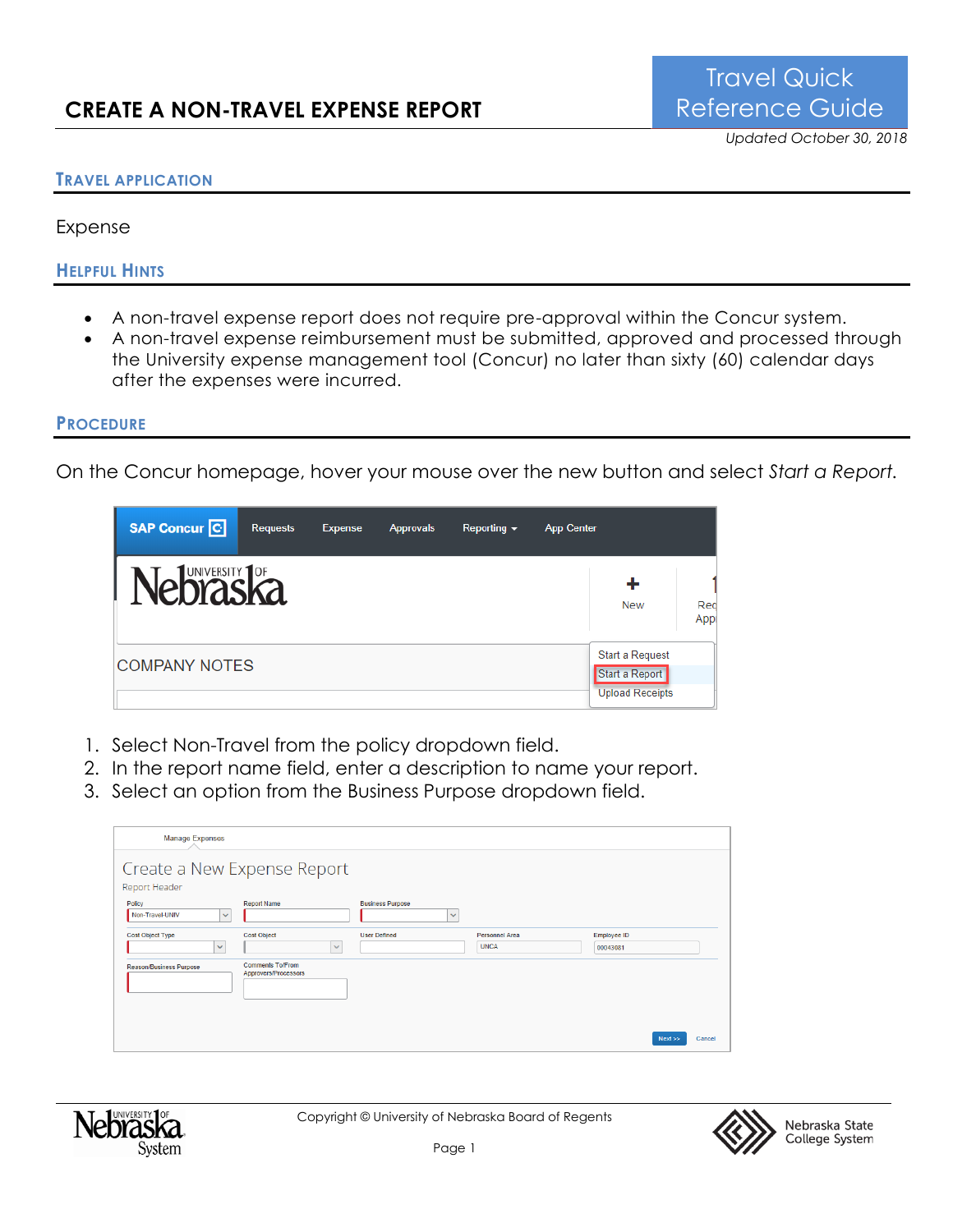# **CREATE A NON-TRAVEL EXPENSE REPORT**

Travel Quick Reference Guide

*Updated October 30, 2018*

- 4. Select the cost object type (cost center or WBS) and make a selection from the cost object dropdown menu.
- 5. The personnel area and employee ID are read-only fields. No action is required.
- 6. Enter information in the Reason/Business Purpose field.
- 7. Click the next button.
- 8. A travel allowance pop-up window will appear asking if this expense includes meals or lodging. Select No.



9. Select the expense type from the right-side menu.

| <b>Office Supplies</b>                                                       | <b>Submit Report</b><br><b>Delete Report</b>                                                                                                                                                                                                                                                               |
|------------------------------------------------------------------------------|------------------------------------------------------------------------------------------------------------------------------------------------------------------------------------------------------------------------------------------------------------------------------------------------------------|
| + New Expense<br>Details v<br>Receipts *<br>Print / Email *                  |                                                                                                                                                                                                                                                                                                            |
| Expenses<br>View * «<br>Date v<br><b>Expense Type</b><br>Amount<br>Requested | New Expense<br><b>Available Receipts</b>                                                                                                                                                                                                                                                                   |
| <b>Adding New Expense</b>                                                    | Expense Type<br>To create a new expense, click the appropriate expense type below or type the expense type in the field above. To edit an existing expense, click the<br>expense on the left side of the page.<br>Recently Used Expense Types<br>Copy Charges (521500)<br>Subscriptions/Fees/Dues (521800) |
|                                                                              | Conference Expense (521900)<br>All Expense Types<br>Agricultural Supplies (531500)<br>Awards Expenses (521700)<br>Cellular Charges (521204)                                                                                                                                                                |
|                                                                              | Chartered Student Transportation (521951)<br>Communications (521200)<br>Computing Software (531952)<br>Computing Supplies (531900)<br>Computing Supplies PC Under \$5000 (531955)<br>Computing Supplies-PC Printer Under \$5000 (531950).                                                                  |

10.Enter the information in the required fields.



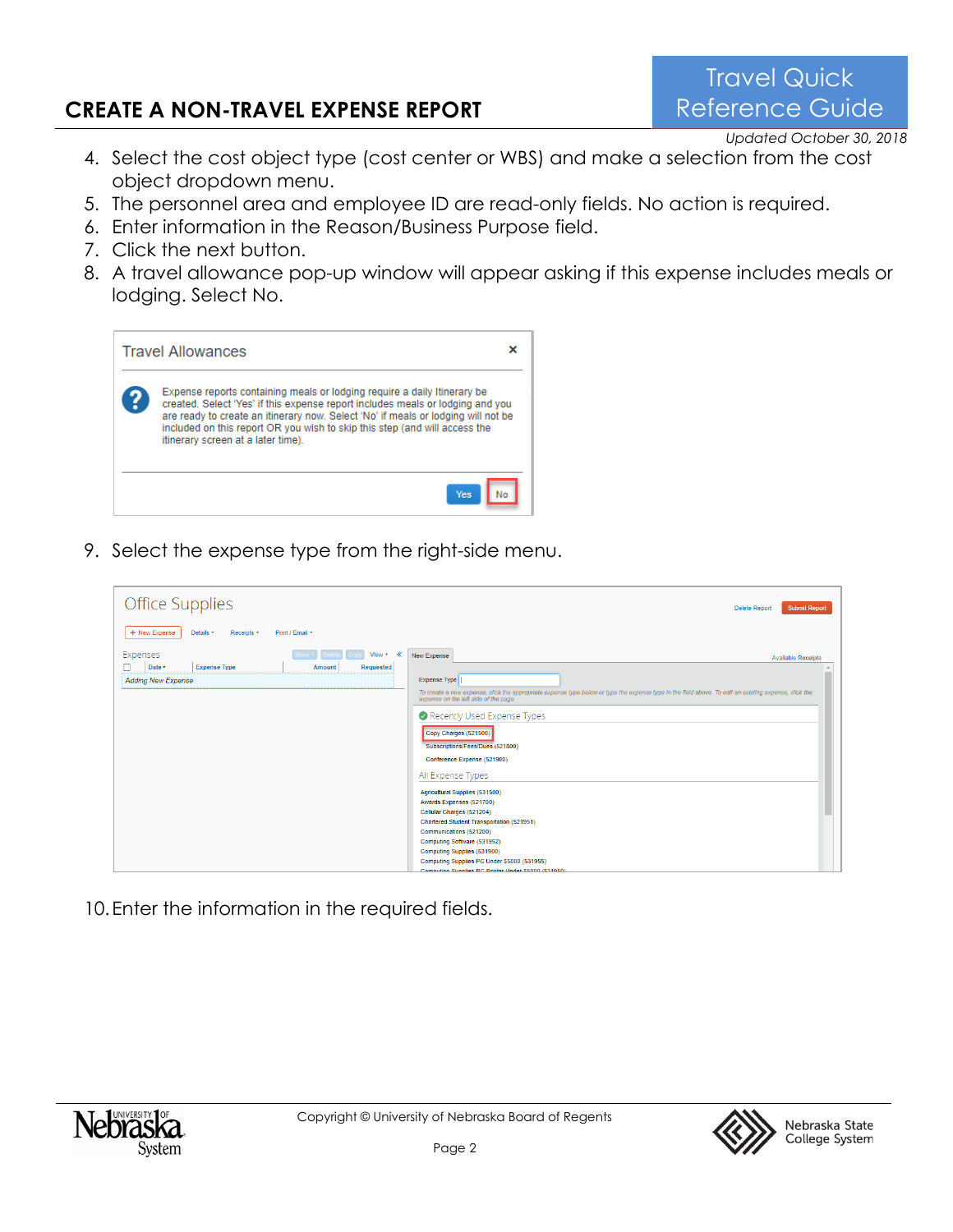# **CREATE A NON-TRAVEL EXPENSE REPORT**

|                                                                                                              |                                                                                                                                                       |                                                                                  |                                                                                                   | Updated October 30, 2018 |
|--------------------------------------------------------------------------------------------------------------|-------------------------------------------------------------------------------------------------------------------------------------------------------|----------------------------------------------------------------------------------|---------------------------------------------------------------------------------------------------|--------------------------|
| <b>Office Supplies</b>                                                                                       |                                                                                                                                                       |                                                                                  | <b>Submit Report</b><br><b>Delete Report</b>                                                      |                          |
| + New Expense<br><b>Import Expenses</b><br>Print / Email *<br>Details <b>v</b><br>Receipts <b>v</b>          |                                                                                                                                                       |                                                                                  |                                                                                                   |                          |
| Expenses<br>View * «                                                                                         | New Expense                                                                                                                                           |                                                                                  | <b>Available Receipts</b>                                                                         |                          |
| <b>Expense Type</b><br>Requested<br>Date v<br>Amount<br>π.<br><b>Adding New Expense</b><br>No Expenses Found | <b>Expense Type</b><br>$\checkmark$<br>Copy Charges (521500)<br><b>Reason/Business Purpose</b><br>Payment Type<br>$\checkmark$<br>Cash/Personal Funds | <b>Transaction Date</b><br>圃<br><b>Enter Vendor Name</b><br>Amount<br>$USD \sim$ | <b>Business Purpose</b><br>Books/Videos/etc<br>$\checkmark$<br><b>City of Purchase</b><br>Comment |                          |
|                                                                                                              | <b>Logical System</b><br>(UNP005) Production Client                                                                                                   | Company<br>(1000) University of Nebraska                                         | <b>Cost Object Type</b><br>(CC) Cost Center<br>$\checkmark$                                       |                          |
|                                                                                                              | <b>Cost Object</b><br>$(9146200500)$ Administrative $\sim$                                                                                            |                                                                                  |                                                                                                   |                          |
| <b>TOTAL AMOUNT</b><br><b>TOTAL REQUESTED</b><br>\$0.00<br>\$0.00                                            |                                                                                                                                                       | Itemize<br><b>Save</b>                                                           | <b>Attach Receipt</b><br>Allocate<br>Cancel                                                       |                          |

11. Click the **Attach Receipt** button.

| <b>Office Supplies</b>                                                                                                 |                                                                                                                                                                     |                                                                                    | <b>Submit Report</b><br><b>Delete Report</b>                                                                                 |
|------------------------------------------------------------------------------------------------------------------------|---------------------------------------------------------------------------------------------------------------------------------------------------------------------|------------------------------------------------------------------------------------|------------------------------------------------------------------------------------------------------------------------------|
| + New Expense<br>Details <b>v</b><br>Receipts <b>v</b><br>Print / Email *                                              |                                                                                                                                                                     |                                                                                    |                                                                                                                              |
| Expenses<br>View $\sqrt{ }$ $\ll$<br>Date v<br>Requested<br><b>Expense Type</b><br>Amount<br><b>Adding New Expense</b> | New Expense<br>Expense Type<br>Copy Charges (521500)<br>$\checkmark$<br><b>Additional Information</b><br>Payment Type<br>$\checkmark$<br><b>Cash/Personal Funds</b> | <b>Transaction Date</b><br>圃<br><b>Enter Vendor Name</b><br>Amount<br>$USD$ $\vee$ | <b>Available Receipts</b><br><b>Business Purpose</b><br>Supplies (Lab/Office)<br>$\checkmark$<br>City of Purchase<br>Comment |
|                                                                                                                        | <b>Logical System</b><br>(UNS005) SandBox System<br>Cost Object<br>(9146200500) Administrative $\vert \vee \vert$                                                   | Company<br>(1000) University of Nebraska<br>Save                                   | Cost Object Type<br>(CC) Cost Center<br>$\checkmark$<br><b>Attach Receipt</b><br>Itemize<br>Allocate<br>Cancel               |

12.Upload the receipt(s) *or* select an image of the receipt if uploaded from the Concur mobile app.





Travel Quick Reference Guide